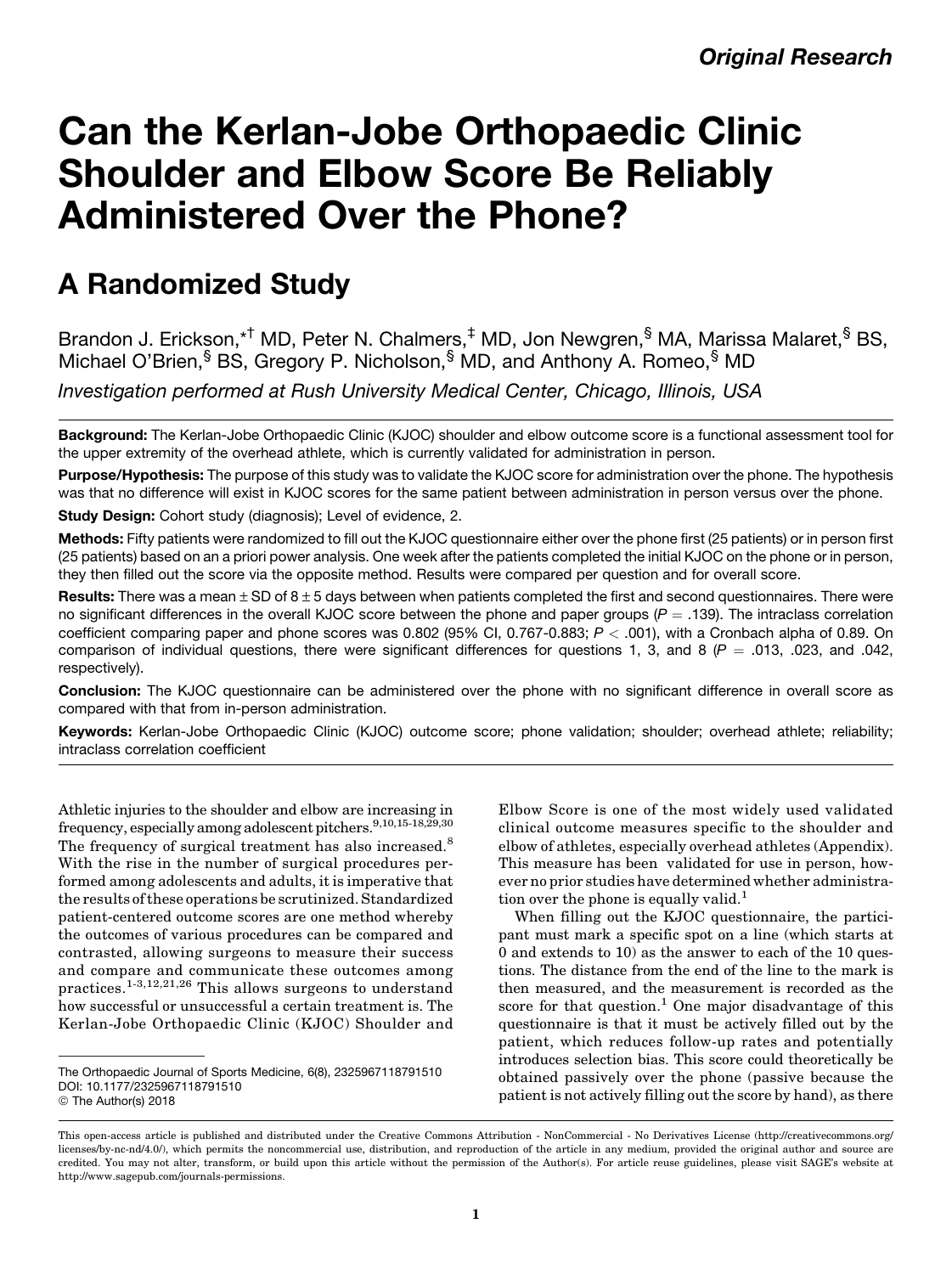is no physical examination portion to the measure. Outcome measures that allow phone follow-up and do not require in-person administration can increase rates of follow-up and reduce bias attributed to loss of follow-up.<sup>22</sup> Phone validation of this outcome measure thus has the potential to decrease bias in future literature as well as improve the quality of research and clinical practice outcomes. The questionnaire and information on scoring are publically available in a previously reported study.<sup>1</sup>

Therefore, the purpose of this study was to determine whether the KJOC Shoulder and Elbow Score can be reliably administered over the phone without altering the overall score. We hypothesized that there will be no significant difference in the score when the questionnaire is administered over the phone or in person.

#### METHODS

This study was approved by the institutional review board at Rush University Medical Center. All potentially eligible patients were under the care of 2 authors (A.A.R., G.P.N.). Eligibility for inclusion was age  $\geq$ 13 years and participation in any overhead sport, such as baseball, weightlifting, football, swimming, basketball, boxing, water polo, lacrosse, volleyball, tennis, softball, cheerleading, rock climbing, martial arts, and gymnastics. Patients seen for operative and nonoperative problems and those with a history of surgery were all eligible for inclusion. The clinic schedule for these 2 authors exactly 1 week ahead of time was reviewed. Patients who were scheduled to come into the office were contacted via phone to determine eligibility and, if eligible, to obtain written informed consent. No special trips were made to the clinic to fill out the questionnaire; that is, all patients who were included had been previously scheduled to come to clinic. Those who agreed to participate were then randomized with a random number generator into 1 of 2 groups. Patients in group 1 were administered the KJOC questionnaire over the phone. They came to the clinic 7 days later and were asked to complete the KJOC in person. The questionnaire was administered to them before they saw the attending surgeon, and no physical examination maneuvers or treatments were rendered before they had completed the questionnaire. The 2 scores were then compared.

Patients who were assigned to group 2 were administered the KJOC in person when they came into clinic 7 days after consent was obtained by phone. They were then contacted via phone 7 days later and readministered the questionnaire. A 7-day period was selected because it was considered a long-enough time frame for patients to forget the answers provided between administrations but not so long that the underlying symptoms would change. The 2 scores were then compared. Thus, one-half of the overall group completed the questionnaire on the phone first and then in person, and one-half completed the questionnaire in person first and then over the phone. At no point was any patient instructed to attempt to match his or her previous answers to the questions on the second round of completing the KJOC. Patients were simply instructed to answer the questions on the basis of their current symptoms.

Over the phone, the patients were instructed to quantify their answers for each question from 0 to 100. The question was read aloud, and the answer choices on either end of the spectrum were read to the patient so that she or he understood what a score of 0 or 100 would mean. For example, when asked question 2 ("How much pain do you experience in your shoulder or elbow?"), the patient was given the response that pain at rest would correlate with a score of 0 and no pain with competition would correlate with a score of 100. The patient was then instructed to give a score as a whole number between 0 and 100. The answer was subsequently divided by 10 to obtain a score for that question (eg, an answer of 85 would be a score of 8.5; the maximum score for each question was 10). The scores for the 10 questions were then summed to arrive at a maximum total score of 100. In person, the score was administered per Alberta et al,<sup>1</sup> also with a maximum score of 10 per question and an overall score of 100.

Two a priori power analyses were conducted. First, we planned to determine whether scores obtained via phone significantly differed from scores obtained in person. For this analysis, we had planned to conduct a paired  $t$  test. One of the largest prior studies with the KJOC, with 99 noninjured swimmers, described an SD of  $18.7<sup>32</sup>$  To be conservative with regard to sample size, we used this SD instead of one from studies describing values of 6.7 and  $12.1.^{13,19}$  We determined that a change of  $50\%$  for this SD would be clinically significant. As no prior studies are available to describe the minimum clinically significant difference for the KJOC, 50% was selected, as it is among the most commonly selected differences for power analyses for reliability studies of this type.<sup>6,7,24</sup> To detect a 50% difference in SD and an SD of 18.7, 36 patients would be necessary to achieve a power of 80% with alpha set at 0.05.

In our second analysis, we used the methods of Walter et al,<sup>28</sup> who developed a methodology for an a priori power analysis when intraclass correlation coefficients (ICCs)

<sup>\*</sup>Address correspondence to Brandon J. Erickson, MD, Hospital for Special Surgery, 535 E 70th Street, New York, NY 10021, USA (email: brandon .j.erickson@gmail.com). †

<sup>&</sup>lt;sup>†</sup> Division of Sports and Shoulder, Hospital for Special Surgery, New York, New York, USA.

<sup>‡</sup> Department of Orthopaedic Surgery, University of Utah, Salt Lake City, Utah, USA.

<sup>§</sup> Midwest Orthopaedics at Rush, Rush University Medical Center, Chicago, Illinois, USA.

One or more of the authors has declared the following potential conflict of interest or source of funding: B.J.E. has received research support from Synthes. G.P.N. is a paid speaker/presenter for Arthrosurface, receives royalties from Innomed and Wright Medical Technology, and is a consultant for Tornier and Wright Medical Technologies. A.A.R. receives research support from Aesculap/B.Braun, Arthrex, Histogenics, Medipost, NuTech, OrthoSpace, Smith & Nephew, and Zimmer; receives royalties from Arthrex, Saunders/Mosby-Elsevier, SLACK Inc, and Wolters Kluwer Health; is a consultant for Arthrex; and is a paid speaker/presenter for Arthrex.

Ethical approval for this study was obtained from Rush University Medical Center (ORA 16050301-IRB01).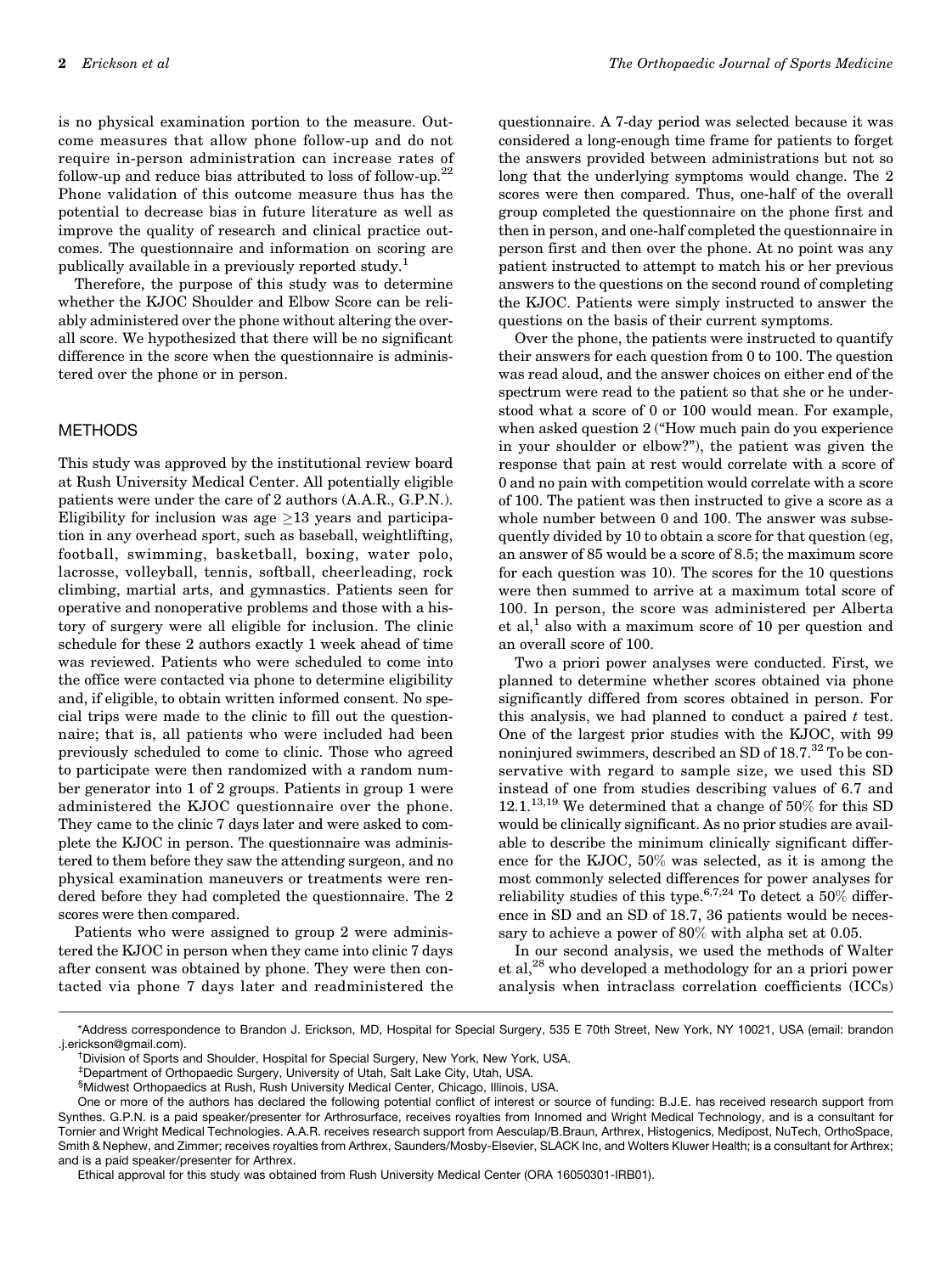are planned as a method of statistical analysis. Our aim was for an ICC of 0.9, which would be similar to the ICCs for phone versus in-person administration of other orthopaedic outcome measures.4,6,7,24 Our minimum ICC would be 0.75, which is similar to the generally considered limits between excellent and fair/good reproducibility. Given these ICC limits and a total of 2 ratings, we need 45.8 participants. Allowing for attrition, we thus planned to include 50 participants within our study to meet both power analyses.

#### Statistical Analysis

All analyses were conducted in Excel X (Microsoft) and SPSS (v 23; IBM).  $P$  values <.05 were considered significant. Phone and paper scores were compared with paired Student t tests, given that scores were normally distributed as determined by the Kolmogorov-Smirnov test. Phone and paper scores were compared with ICCs via a 2-way random-effects model as well as Cronbach alpha. We decided a priori that only ICC values  $>0.75$  would be considered acceptable for our purpose.<sup>11</sup> Individual test question answers were compared with related-samples Wilcoxon signed-rank tests, given that these data were not normally distributed as determined by the Kolmogorov-Smirnov test.

#### RESULTS

Fifty participants were included, with 25 randomized to complete the KJOC questionnaire on paper first and 25 randomized to completing it over the phone first. The time between the first and second administration was a mean ± SD of  $8 \pm 5$  days (median [interquartile range], 7 [2] days; range, 1-30 days). There were no significant differences in KJOC scores between the phone and paper groups ( $P =$ .139) (Table 1 and Figure 1). The mean KJOC score was 59.01  $\pm$  23.1 as obtained over the phone versus 56.72  $\pm$ 21.0 in person. For those patients randomized to receive in-person administration first, KJOC paper scores ranged from 19 to 100, as opposed to 10 to 94 over the phone. For those randomized to receive phone administration first, KJOC paper scores ranged from 12 to 97, as opposed to 5 to 98 over the phone. The ICC value comparing paper and phone scores was 0.802 (95% CI, 0.767-0.883;  $P < .001$ ), with a Cronbach alpha of 0.89. On comparison of individual questions, there were significant differences on questions 1, 3, and 8 ( $P = .013, .023,$  and .042, respectively), with the answers given via the phone higher than those given in person.

Of the patients who participated, 44 (88%) had a shoulder issue, while 6 (12%) had an elbow issue. There were 39 male (78%) and 11 female (22%) patients, with a mean age of  $27 \pm 13$  years (range, 14-59 years). In the phone-first group, there were 5 females, as opposed to 6 in the paper-first group. In the phone-first group, the mean patient age was 27.44, as opposed to 26.72 in the paper-first group. Baseball was the sport most commonly

|                | Initial Phone<br>Administration |                | <b>Initial Paper</b><br>Administration |                |         |
|----------------|---------------------------------|----------------|----------------------------------------|----------------|---------|
| Variable       | Paper<br>Score                  | Phone<br>Score | Paper<br>Score                         | Phone<br>Score | P Value |
| Total score    | 54 (31)                         | 60(28)         | 54 (30)                                | 62 (36)        | .139    |
| Question       |                                 |                |                                        |                |         |
| 1              | 64 (52)                         | 70 (30)        | 49 (66)                                | 77 (34)        | .013    |
| $\overline{2}$ | 50 (44)                         | 60(48)         | 59 (55)                                | 73 (50)        | .186    |
| 3              | 47 (33)                         | 72 (50)        | 40 (47)                                | 55 (48)        | .023    |
| 4              | 75 (55)                         | 80 (44)        | 80 (54)                                | 90(35)         | .142    |
| 5              | 93 (89)                         | 80 (100)       | 92 (38)                                | 73 (60)        | .051    |
| 6              | 66 (65)                         | 80 (82)        | 41 (60)                                | 45 (74)        | .856    |
| 7              | 32 (41)                         | 50 (59)        | 64 (50)                                | 50 (57)        | .672    |
| 8              | 42(25)                          | 50(60)         | 51 (45)                                | 65 (32)        | .042    |
| 9              | 69 (62)                         | 72 (42)        | 60 (57)                                | 75 (53)        | .068    |
| 10             | 40(46)                          | 25(60)         | 35(54)                                 | 45 (74)        | .846    |

a Statistically significant differences are in bold. KJOC, Kerlan-Jobe Orthopaedic Clinic.



Figure 1. This boxplot displays score distributions for both paper and phone scores. Whiskers display minimum and maximum scores; the box displays the interval between the first and third quartiles; and the line displays the median score. KJOC, Kerlan-Jobe Orthopaedic Clinic.

played, with 16 patients (32%) participating (Table 2). Of those who played baseball, 5 (31%) were pitchers.

#### **DISCUSSION**

One of the many difficulties with performing clinical outcomes research is contacting patients and having them return to the office for evaluation. The ability to perform outcome measures over the phone can substantially improve rates of follow-up and greatly alleviate these difficulties. Our hypothesis was confirmed, as there was no difference in overall KJOC scores administered over the phone versus in person, and the 95% CIs for the ICC were above the lower limit of acceptability set a priori. This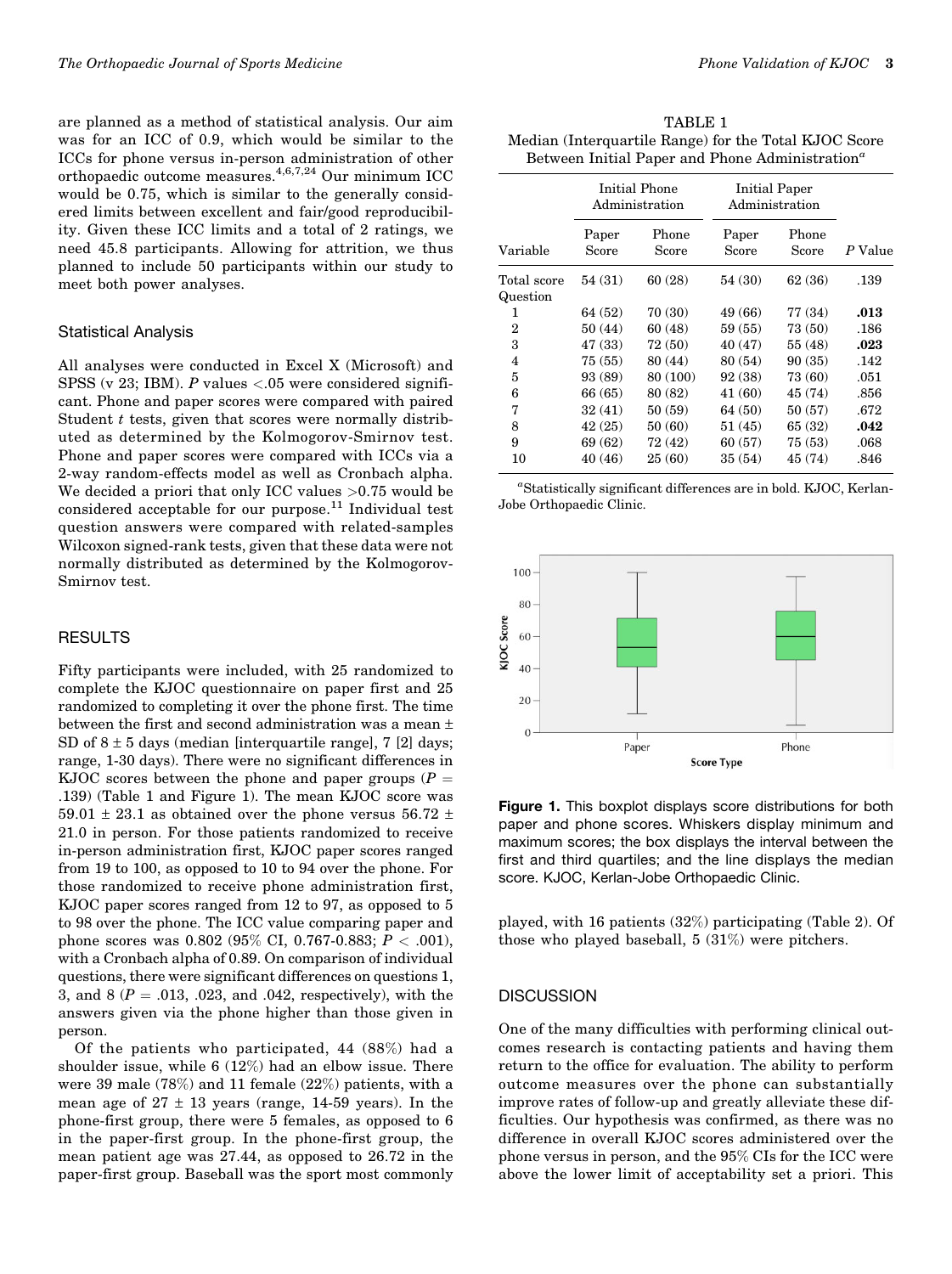TABLE 2 Sports Participation of the Study Patients

|               | Patients, n    |                    |                |  |  |
|---------------|----------------|--------------------|----------------|--|--|
| Sport         | Total          | <b>Phone First</b> | Paper First    |  |  |
| Baseball      | 16             | 7                  | 9              |  |  |
| Weightlifting | 7              | 3                  | 4              |  |  |
| Football      | 5              | 5                  | $\Omega$       |  |  |
| Swimming      | 5              | 3                  | 2              |  |  |
| Basketball    | 3              |                    | 2              |  |  |
| Boxing        | 2              | Ω                  | $\overline{2}$ |  |  |
| Water polo    | 2              |                    | 1              |  |  |
| Lacrosse      | $\overline{2}$ |                    | 1              |  |  |
| Volleyball    | 2              |                    | 1              |  |  |
| Tennis        | 1              |                    | 0              |  |  |
| Softball      | 1              |                    | 0              |  |  |
| Cheerleading  | 1              |                    |                |  |  |
| Rock climbing |                |                    |                |  |  |
| Martial arts  |                |                    |                |  |  |
| Gymnastics    |                |                    |                |  |  |

study provides information on the concurrent/equivalent forms of validity of the KJOC score whether administered in the person or over the phone.

The KJOC has become one of the most commonly used outcome scores for the overhead athlete.<sup>5,13,14,20,32</sup> While there are several shoulder and elbow outcome scores that are frequently used (eg, American Shoulder and Elbow Surgeons; Disability of the Arm, Shoulder, and Hand), the KJOC is unique to the overhead athlete and asks higherlevel activity questions specific to the shoulder and elbow.<sup>1</sup> This measure thus avoids the substantial ceiling effects encountered with other scores in examination of overhead athletes. Hence, this questionnaire is ideal for reporting clinical outcomes for overhead athletes, including baseball players, tennis players, swimmers, and so on.25,32 Patients participating in this study were not limited to baseball pitchers, thus ensuring that the results were translatable across sports. The ICC for the responses from the phone and in person was 0.802, with a Cronbach alpha of 0.89. The Cronbach alpha, which ranges from 0 to 1, is used to provide a measure of the internal consistency of an assessment, while the ICC is a measure of the reliability of measurements and is useful for test-retest scenarios.<sup>27,31</sup> This study indicated very high internal consistency and reliability of the answers to the questions, regardless of whether the KJOC questionnaire was administered over the phone or in person.

Three questions did show significant differences in scores when patients responded to them over the phone versus in person: question 1, "How difficult is it for you to get loose or warm prior to competition or practice?"; question 3, "How much weakness and/or fatigue (ie, loss of strength) do you experience in your shoulder or elbow?"; and question 8, "What limitation do you have in endurance in competition due to your arm?" The responses to all of these questions were significantly higher over the phone than in person. It is unclear exactly why the answers to only these 3 questions differed between the phone and in-person questionnaire. It may be that patients overestimate their flexibility, strength, and endurance over the phone. It could also be that a potential bias exists when a patient passively fills out a form on paper, as opposed to actively answering questions in a phone interview. When patients are asked to fill out a paper survey, they may not concentrate on the task at hand and may be more focused on finishing the questionnaire than providing accurate responses. Conversely, when a patient must engage with a person via the phone and listen to and respond to questions, she or he may provide more accurate responses. Furthermore, patients can clarify the meaning of questions when taking a survey over the phone versus in person, if there is no assistant present to aid them in filling out the paper survey. Future modifications of the KJOC score could focus on improving the psychometrics of these questions. However, this did not have a net effect on the overall score, as there was no difference seen between the mean score obtained in person and that registered over the phone. This study thus showed that the KJOC can be reliably administered over the phone, minimizing the need for patients to visit the office to obtain this score.

#### Limitations

This study was constructed to minimize as many limitations as possible. Patients were randomized to fill out the survey first either over the phone or in person to minimize the risk of reporting and recall bias. Furthermore, the study was adequately powered to achieve its primary outcome. There were differences seen between phone and inperson responses for 3 of the 10 questions, although this did not affect the overall mean score. This finding may indicate the need to alter these 3 questions of the KJOC score going forward to avoid any issues when results for each question are reported separately. Although done purposefully, there was heterogeneity of the players who were included (ie, not all of the participants were pitchers). Furthermore, the number of days between questionnaire administration has not been validated, and to our knowledge, no high-level studies have determined what the ideal time is between questionnaires. Seven days was chosen, as it was believed to be enough time to allow patients to forget their answers but not long enough for their symptoms to change. However, some patients may have remembered their answers. A 50% SD was used for determination of clinical significance, but no studies have assessed minimal clinically important differences. It is possible that the results of this study would have changed if a different SD had been used. Furthermore, prior work $19,23,32$  in this area was on high-functioning athletes (collegiate swimmers and minor league pitchers) and thus may not be reflective of lower-level athletes. Last, type II error is possible; however, we conducted 2 separate a priori power analyses, and based on these analyses, a large-enough sample size was achieved to ensure that our study was adequately powered.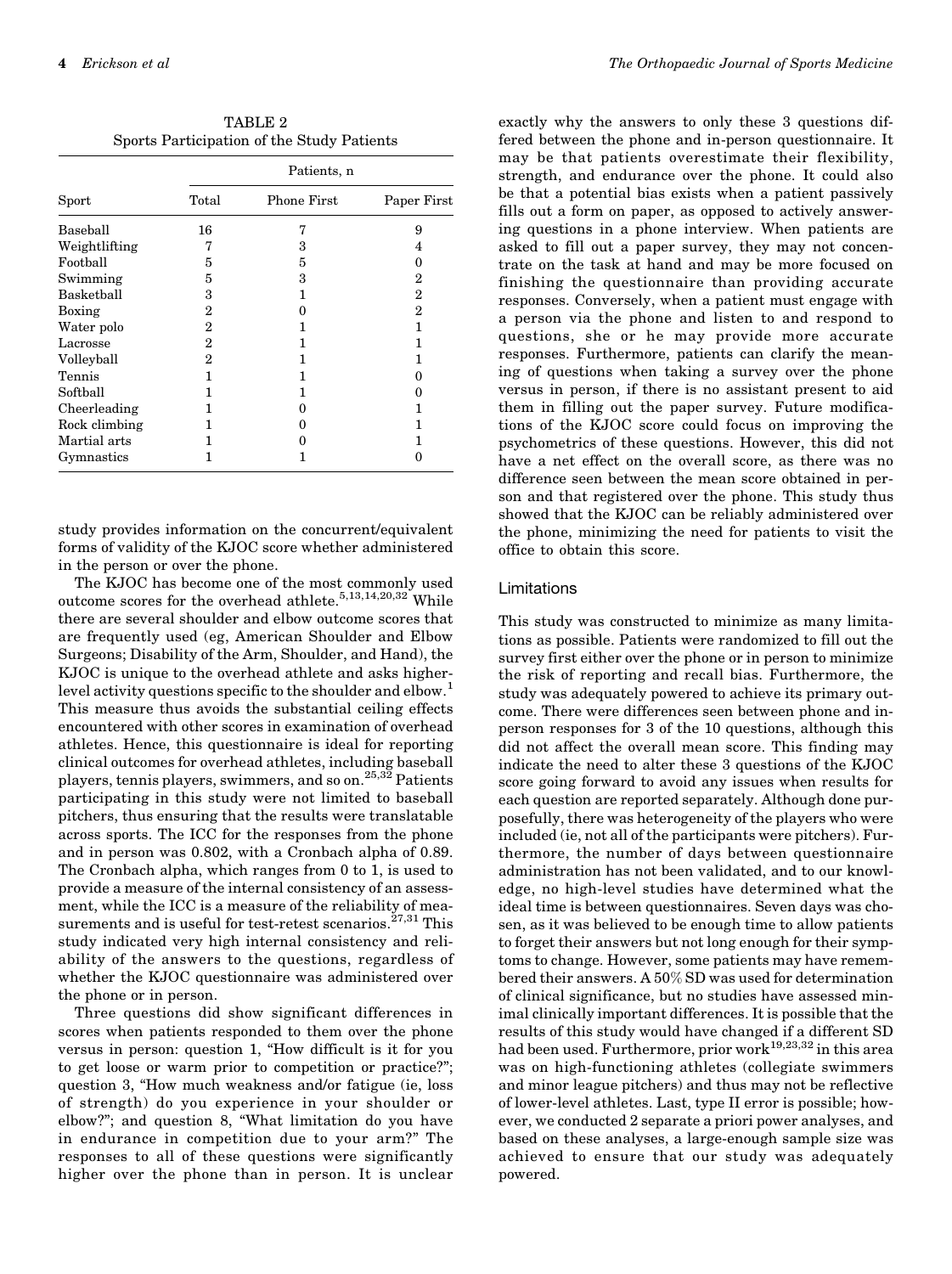#### **CONCLUSION**

This study showed that the KJOC questionnaire can be administered over the phone with no significant difference in overall score compared with in-person administration.

#### **REFERENCES**

- 1. Alberta FG, ElAttrache NS, Bissell S, et al. The development and validation of a functional assessment tool for the upper extremity in the overhead athlete. Am J Sports Med. 2010;38(5):903-911.
- 2. Beaton DE, Wright JG, Katz JN; Upper Extremity Collaborative Group. Development of the QuickDASH: comparison of three item-reduction approaches. J Bone Joint Surg Am. 2005;87(5):1038-1046.
- 3. Beirer M, Friese H, Lenich A, et al. The Elbow Self-Assessment Score (ESAS): development and validation of a new patient-reported outcome measurement tool for elbow disorders. Knee Surg Sports Traumatol Arthrosc. 2017;25(7):2230-2236.
- 4. Bellamy N, Wilson C, Hendrikz J, et al. Osteoarthritis Index delivered by mobile phone (m-WOMAC) is valid, reliable, and responsive. J Clin Epidemiol. 2011;64(2):182-190.
- 5. Beyzadeoglu T, Circi E. Superior labrum anterior posterior lesions and associated injuries: return to play in elite athletes. Orthop J Sports Med. 2015;3(4):2325967115577359.
- 6. Bokshan SL, Godzik J, Dalton J, Jaffe J, Lenke LG, Kelly MP. Reliability of the revised Scoliosis Research Society-22 and Oswestry Disability Index (ODI) questionnaires in adult spinal deformity when administered by telephone. Spine J. 2016;16(9):1042-1046.
- 7. Bot AG, Becker SJ, van Dijk CN, Ring D, Vranceanu AM. Abbreviated psychologic questionnaires are valid in patients with hand conditions. Clin Orthop Relat Res. 2013;471(12):4037-4044.
- 8. Cain EL Jr, Andrews JR, Dugas JR, et al. Outcome of ulnar collateral ligament reconstruction of the elbow in 1281 athletes: results in 743 athletes with minimum 2-year follow-up. Am J Sports Med. 2010; 38(12):2426-2434.
- 9. Chalmers PN, Erickson BJ, Ball B, Romeo AA, Verma NN. Fastball pitch velocity helps predict ulnar collateral ligament reconstruction in Major League Baseball pitchers. Am J Sports Med. 2016;44(8): 2130-2135.
- 10. Chalmers PN, Sgroi T, Riff AJ, et al. Correlates with history of injury in youth and adolescent pitchers. Arthroscopy. 2015;31(7):1349-1357.
- 11. Cicchetti D. Guidelines, criteria, and rules of thumb for evaluating normed and standardized assessment instruments in psychology. Psychological Assessment. 1994;6:284-290.
- 12. Cusick MC, Bonnaig NS, Azar FM, Mauck BM, Smith RA, Throckmorton TW. Accuracy and reliability of the Mayo Elbow Performance Score. J Hand Surg Am. 2014;39(6):1146-1150.
- 13. Erickson BJ, Bach BR Jr, Cohen MS, et al. Ulnar collateral ligament reconstruction: the Rush experience. Orthop J Sports Med. 2016;4(1): 2325967115626876.
- 14. Erickson BJ, Chalmers PN, Waterman BR, Griffin JW, Romeo AA. Performance and return to sport in elite baseball players and recreational athletes following repair of the latissimus dorsi and teres major. J Shoulder Elbow Surg. 2017;26(11):1948-1954.
- 15. Erickson BJ, Gupta AK, Harris JD, et al. Rate of return to pitching and performance after Tommy John surgery in Major League Baseball pitchers. Am J Sports Med. 2014;42(3):536-543.
- 16. Erickson BJ, Nwachukwu BU, Rosas S, et al. Trends in medial ulnar collateral ligament reconstruction in the United States: a retrospective review of a large private-payer database from 2007 to 2011. Am J Sports Med. 2015;43(7):1770-1774.
- 17. Erickson BJ, Sgori T, Chalmers PN, et al. The impact of fatigue on baseball pitching mechanics in adolescent male pitchers. Arthroscopy. 2016;32(5):762-771.
- 18. Fleisig GS, Andrews JR, Cutter GR, et al. Risk of serious injury for young baseball pitchers: a 10-year prospective study. Am J Sports Med. 2011;39(2):253-257.
- 19. Fronek J, Yang JG, Osbahr DC, et al. Shoulder functional performance status of minor league professional baseball pitchers. J Shoulder Elbow Surg. 2015;24(1):17-23.
- 20. Gilliam BD, Douglas L, Fleisig GS, et al. Return to play and outcomes in baseball players after superior labral anterior-posterior repairs. Am J Sports Med. 2018;46(1):109-115.
- 21. Kirkley A, Griffin S, McLintock H, Ng L. The development and evaluation of a disease-specific quality of life measurement tool for shoulder instability: the Western Ontario Shoulder Instability Index (WOSI). Am J Sports Med. 1998;26(6):764-772.
- 22. Kleschinsky JH, Bosworth LB, Nelson SE, Walsh EK, Shaffer HJ. Persistence pays off: follow-up methods for difficult-to-track longitudinal samples. J Stud Alcohol Drugs. 2009;70(5):751-761.
- 23. Kraeutler MJ, Ciccotti MG, Dodson CC, Frederick RW, Cammarota B, Cohen SB. Kerlan-Jobe Orthopaedic Clinic overhead athlete scores in asymptomatic professional baseball pitchers. J Shoulder Elbow Surg. 2013;22(3):329-332.
- 24. London DA, Stepan JG, Boyer MI, Calfee RP. Performance characteristics of the verbal QuickDASH. J Hand Surg Am. 2014;39(1): 100-107.
- 25. Neuman BJ, Boisvert CB, Reiter B, Lawson K, Ciccotti MG, Cohen SB. Results of arthroscopic repair of type II superior labral anterior posterior lesions in overhead athletes: assessment of return to preinjury playing level and satisfaction. Am J Sports Med. 2011;39(9): 1883-1888.
- 26. Richards RR, An KN, Bigliani LU, et al. A standardized method for the assessment of shoulder function. J Shoulder Elbow Surg. 1994;3(6): 347-352.
- 27. Smith GD, Taylor J, Almqvist KF, et al. Arthroscopic assessment of cartilage repair: a validation study of 2 scoring systems. Arthroscopy. 2005;21(12):1462-1467.
- 28. Walter SD, Eliasziw M, Donner A. Sample size and optimal designs for reliability studies. Stat Med. 1998;17(1):101-110.
- 29. Wilk KE, Macrina LC, Fleisig GS, et al. Deficits in glenohumeral passive range of motion increase risk of elbow injury in professional baseball pitchers: a prospective study. Am J Sports Med. 2014; 42(9):2075-2081.
- 30. Wilk KE, Macrina LC, Fleisig GS, et al. Deficits in glenohumeral passive range of motion increase risk of shoulder injury in professional baseball pitchers: a prospective study. Am J Sports Med. 2015; 43(10):2379-2385.
- 31. Wulterkens L, Auregan JC, Letellier T, et al. A telephone questionnaire in order to assess functional outcome after post-traumatic limb salvage surgery: development and preliminary validation. Injury. 2015; 46(12):2452-2456.
- 32. Wymore L, Fronek J. Shoulder functional performance status of National Collegiate Athletic Association swimmers: baseline Kerlan-Jobe Orthopedic Clinic scores. Am J Sports Med. 2015;43(6): 1513-1517.